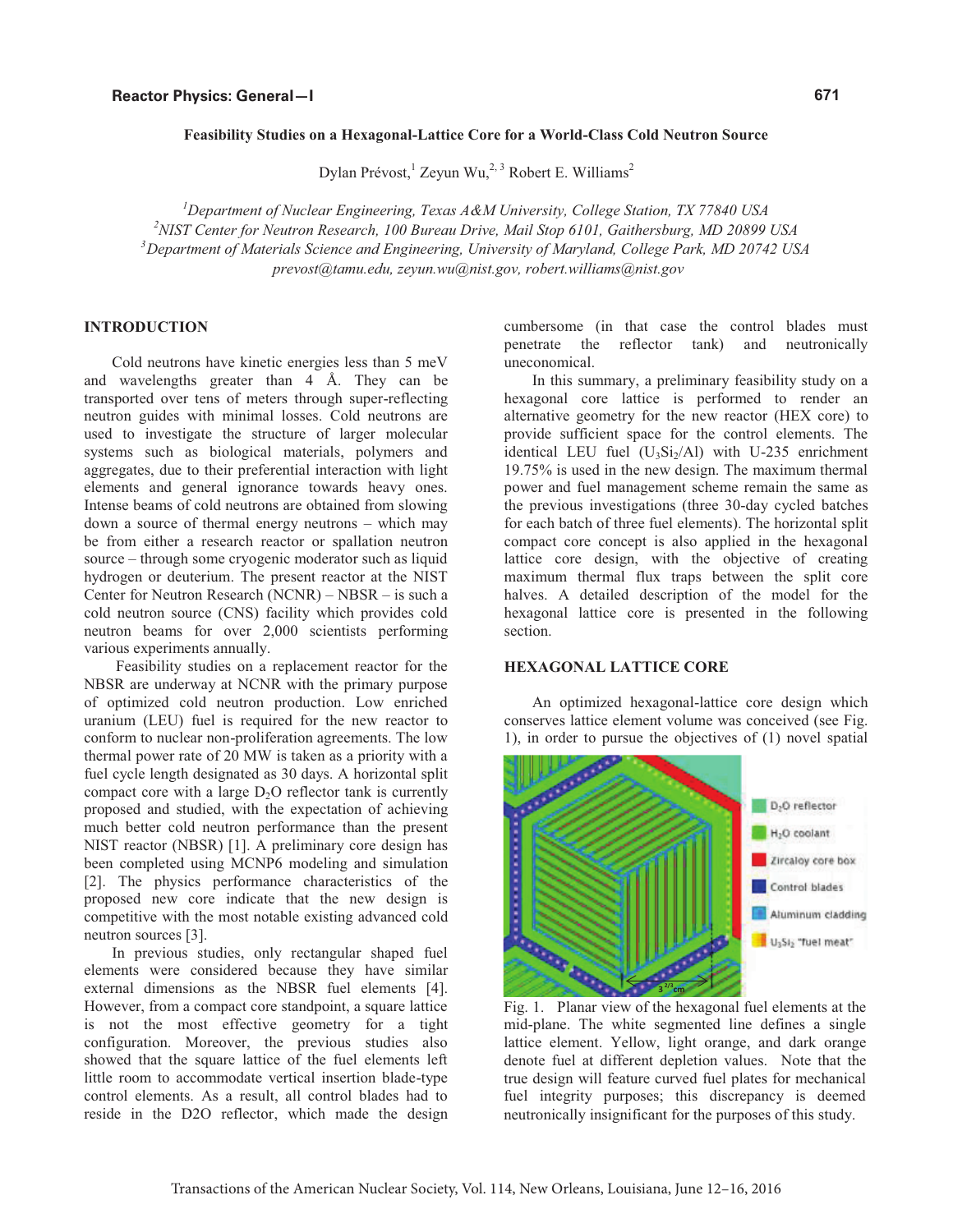### **Reactor Physics: General—I**



Fig. 2. Core-half designs for the prior square-lattice design (left) and the newly proposed hexagonal-lattice design (right).

allowance for vertical-insertion control blades, (2) fuel economy, (3) heat removal capability, and (4) thermal neutron flux peaking in the flux trap. The general design philosophy is to create a more intimate geometry for the uranium fuel – beyond simply what is provided by the nature of the new hexagonal lattice – which doesn't sacrifice operational integrity. The vertical length and thickness of the fuel plates were not altered, namely they have the same dimension as the ones in the rectangular shape fuel: 60 cm in length and 0.066 cm (26 mil) in thickness. Each hexagonal fuel element has been designed as three conjoined rhombic arrangements of 9 parallel fuel plates in each – an optimal number of plates determined from basic geometric principles and desired ratio of fuel volume to inter-plate (chimney) coolant volume. Note the rectangular shape fuel element has 17 fuel plates and these plates are flat in the model but would be curved in reality. A schematic view of the core-half for the prior square-lattice and current hexagonal-lattice design is shown in Fig. 2. Each core-half consists of 9 fuel elements.

Table 1 compares the fuel, coolant, and structure (Al-6061) volume in the square-lattice fuel element and HEXlattice. It can be seen that the three components almost remained the same amount in the fuel element in terms of volume fraction. The total fuel mass is reduced about 5.5% from the previous fuel element, which is more economical in the fuel utilization, but the benefit would need to be justified by neutronic performance. The lightwater coolant fraction was slightly increased and

| Table I.Inventory Comparison of the fuel element (FE) |  |  |  |  |
|-------------------------------------------------------|--|--|--|--|
|-------------------------------------------------------|--|--|--|--|

| Quantity                        | Sq. Lat. FE | Hex Lat. FE |
|---------------------------------|-------------|-------------|
| Fuel vol. $(cm3)$               | 412.94      | 390.26      |
| Coolant vol. (cm <sup>3</sup> ) | 2379.33     | 1952.23     |
| Structural vol. $(cm3)$         | 1203.89     | 1016.86     |
| Fuel fraction (%)               | 9.60        | 9.07        |
| Coolant fraction (%)            | 62.45       | 67.32       |
| Structural fraction (%)         | 27.95       | 23.61       |

distributed away from the center of each fuel element, which reduces neutron capture near the fuel without affecting heat removal capabilities. A dramatic reduction in the volume of structural material was determined acceptable, providing the structural rigidity of the hexagonal design and the neutronic benefits associated with reducing aluminum content in the core. However, all these alterations must be justified through several series of MCNP6 KCODE calculations, and the most favorable iterations guide the development of the various component dimensions.



Fig. 3. Final control blade design. All blades assume one of two specific shapes, type-A or type-B, depending on the blade's location in the core lattice. There are eight blades in total, four in each core half. Note that the blade thickness has been augmented in this image solely for illustrative purposes.

## **RESULTS**

Design alterations were performed on an item-byitem basis until all components of solely the two core halves, under the given physical and operational constraints, were optimized for neutron multiplication  $(k_{\text{eff}})$ ; this includes the design of the control blades (see Fig. 3).

Upon realization of the current HEX core design, the operational parameters of the 1 mm-thick control blades were shown to conservatively meet those required by the NRC licensing restrictions for NBSR [4], and were in fact

Table II. Performance parameters for HEX core's combined eight control blades at the start and end of a 30 day fueling cycle (1.00E+6 active histories at 293°K)

| Value           | Startup (SU) fuel | End-of-cycle (EOC) Fuel |
|-----------------|-------------------|-------------------------|
| CBH             | $\sim$ 2.0 cm     | ~14.0~cm                |
| $\rho_{\rm ex}$ | 8.27% Ak/k        | 1.58% $\Delta k/k$      |
| <b>SDM</b>      | 19.63% Ak/k       | 25 04% Ak/k             |
| <b>TRW</b>      | 32.1% Ak/k        | 35.0% Ak/k              |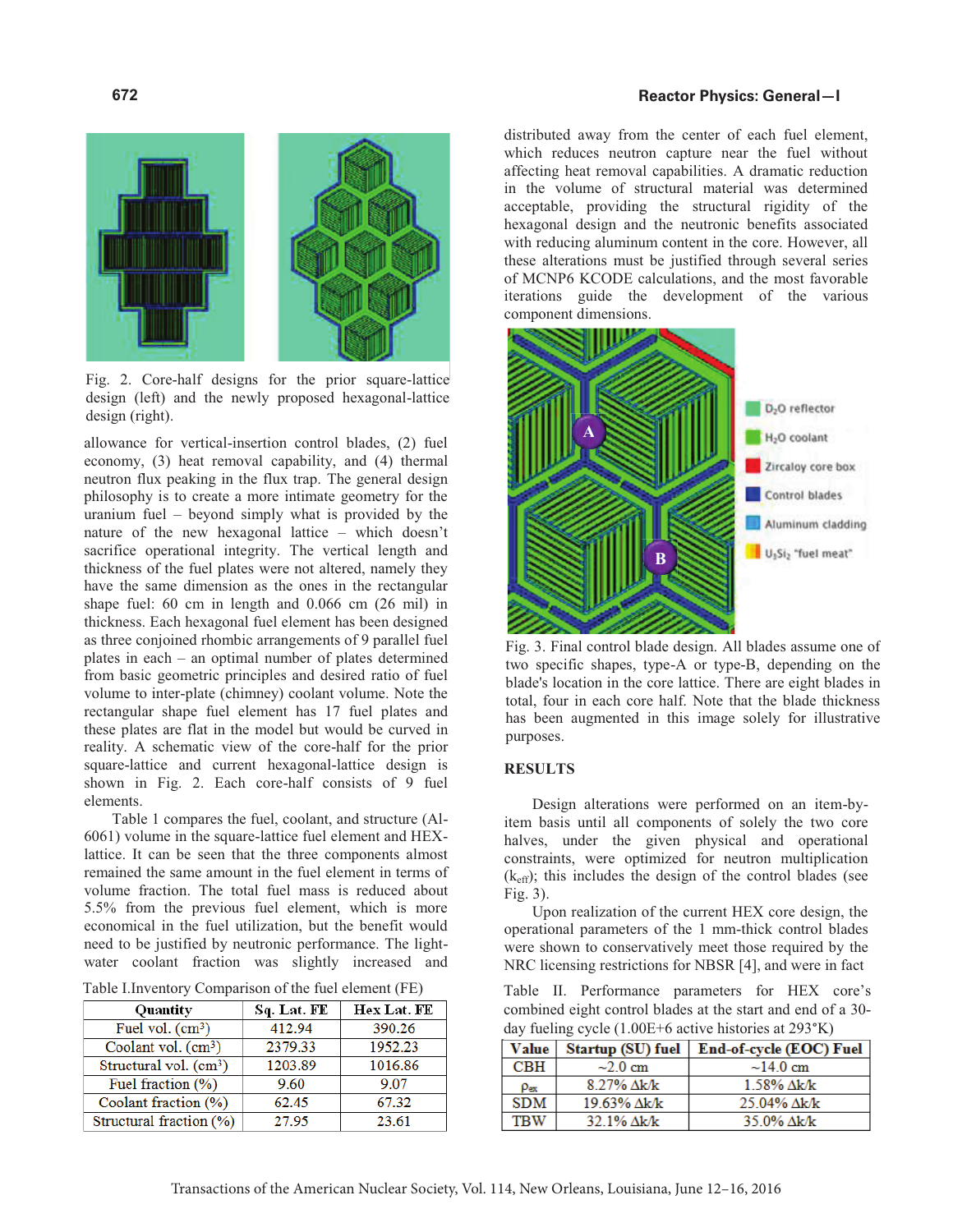### **Reactor Physics: General—I**

more favorable. These requirements state that (1) excess reactivity ( $\rho_{ex}$ ) cannot exceed 15%  $\Delta k/k$ , (2) shut-down margin (SDM) must exceed 3% ∆k/k, and (3) total blade worth (TBW) must exceed 25% ∆k/k. These values for HEX core – calculated by MCNP simulations – are summarized in Table 2. The relatively low critical blade heights (CBH, expressed in relation to the core midplane), high  $\rho_{ex}$  levels, and ample SDMs achieved by the current control blade design demonstrate the ease of controlling the reactivity in the newly configured core geometry. While the eight individual control blades have varying reactivity worth values, only the two "type-B"



Fig. 4. Thermal flux profile of the HEX core at the mid-



Fig. 5. Flux trap comparison of the two core designs, along the axis  $X=0$ , shown in Figure 4.

blades furthest from the center of the core in each core half deviate significantly in worth from the rest; these blades feature the greatest individual worth values.

The split distance between the two core halves is yet to be optimized for flux performance in the intermediate flux trap; this feature was held constant so as to provide a more controlled comparison between the former and current design iterations. As shown in Fig. 4, the HEX core design features a very similar thermal flux distribution across the flux trap as the previous studies [3], likely due to this constraint. While the HEX core design features a marginally higher fast flux level in the center point and virtually equal fast flux levels at most calculated points beyond 40cm, the thermal flux of the previous design is equal or higher at all calculated points, most notably near the center of the flux trap (see Fig. 5). Due to the inherent moderator-to-fuel ratio increase – volume of  $D<sub>2</sub>O$  moderator per unit volume of fuel – notable increases in thermal neutron flux inside each core box were achieved. The moderator pool receives a greater thermal neutron flux from the core boxes in the HEX core design, and thus the neutronic behavior in the flux trap has been changed to a degree which warrants a re-examination of the core split distance optimization.

### **CONCLUSION**

The HEX core design achieves a number of successes over the previous split-core design. Given that much of the motivation of this work was based on implementation of control blades into a concept which lacked them, it is notable that neutron economy was well-preserved in the process of achieving conservatively effective reactivity control; start-up  $k_{\text{eff}}$  was in fact increased by 0.23% and peak thermal flux increased by  $\sim$ 25%. A useful metric in determining the efficacy of resources towards creating an environment for the production of cold neutrons – dubbed the "quality factor"  $(QF)$  – is the ratio of peak thermal neutron flux in a system to the total thermal power produced. Because HEX core's objectives are very focused in comparison to existing research reactors, it is fitting to pursue a design which out-performs all others in terms of some specific performance metric, namely this QF term. Table 3 offers a comparison of the HEX core

Table 3. Comparison of QF between NIST's existing and proposed designs NBSR and HEX core, respectively, the Advanced Test Reactor (ATR) at Idaho National Laboratory [5], and the High Flux Isotope Reactor (HFIR) at Oak Ridge National Laboratory [6].

| Reactor     | <b>Total Power</b><br>(MWth) | <b>Quality Factor</b><br>$(newtrons/cm2-s-MWth)$ |
|-------------|------------------------------|--------------------------------------------------|
| <b>ATR</b>  | 250                          | $4.00E+12$                                       |
| <b>NBSR</b> | 20                           | $2.00E + 13$                                     |
| <b>HEX</b>  | 20                           | $2.35E+13$                                       |
| <b>HFIR</b> | 85                           | $2.94E+13$                                       |